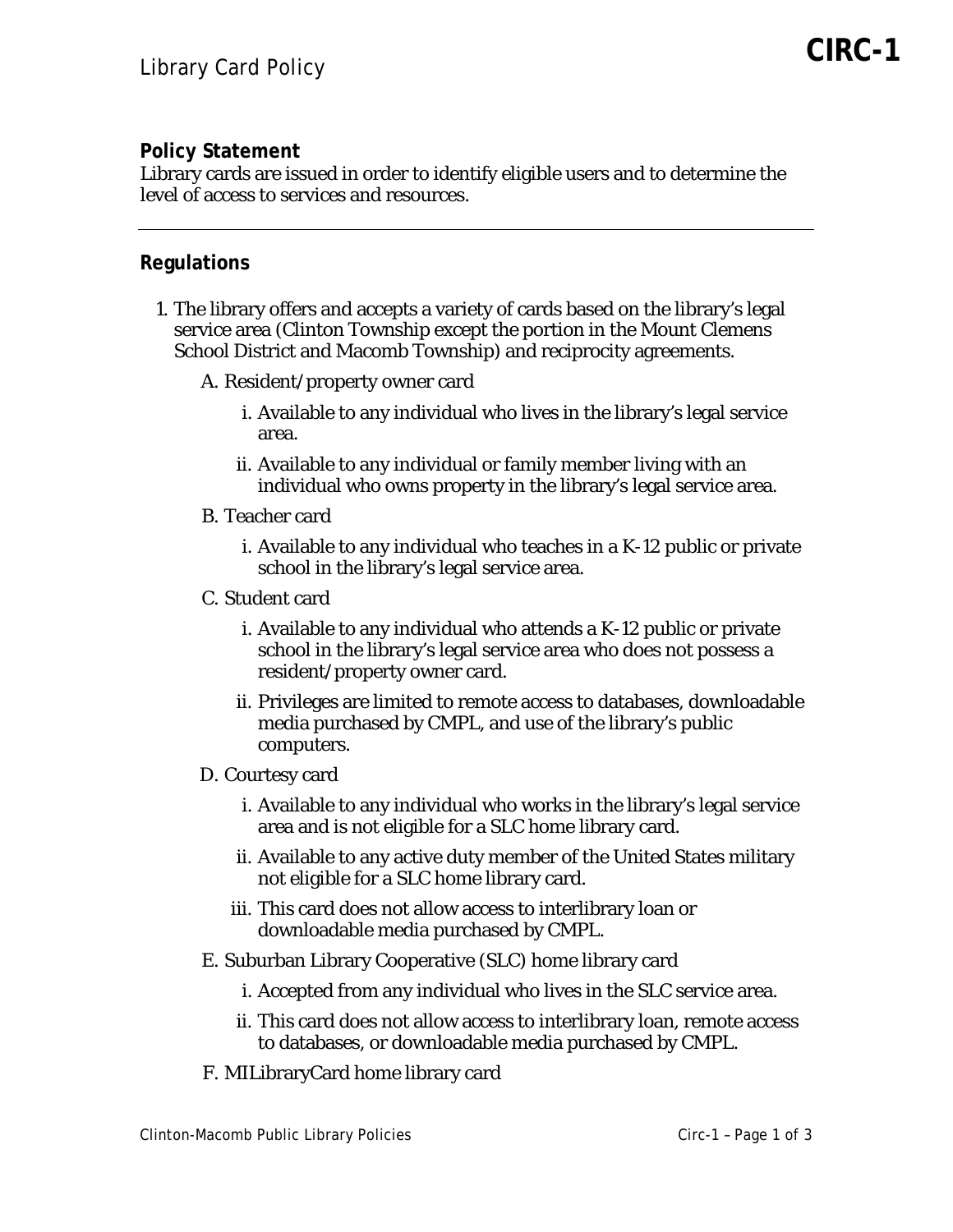- i. Accepted from any individual whose home library participates in the MILibraryCard program.
- ii. Privileges are limited to print items and Internet access only.
- iii. This card does not allow hold privileges.
- G. SLC purchased library card
	- i. Available to any individual not eligible for a resident or SLC home library card.
	- ii. May be used by any member of a family. The family members, regardless of how many there are, living at the same address as the person who originally applied for the SLC purchased card, can each apply for their own card.
	- iii. Allows full checkout privileges at any SLC-member library.
	- iv. Requires payment of an annual \$200 fee. The expiration date will be set to that of the original card.
	- v. Does not allow access to interlibrary loan, remote access to databases, or downloadable media purchased by CMPL unless the card is purchased at CMPL.
- H. Purchased visitor card
	- i. Privileges are limited to Internet access only at the Clinton-Macomb Public Library's three locations.
	- ii. Requires a fee of \$1.95 per day or \$50 per year.
- 2. An individual may only have one card of any type.
- 3. An application process must be completed for each card.
	- A. Applicants must present valid identification to demonstrate eligibility.
		- i. Current photo ID and proof of street address is required, such as a passport, Michigan driver's license, state ID card, current lease, tax bill, tax receipt, utility bill, green card, visa, foreign exchange student documentation or parole papers. Post office box addresses will not be accepted.
		- ii. Applicants who own property but who do not live in the library's service area must present a recent tax bill or receipt.
		- iii. Teacher card applicants must present a current photo ID and proof of employment as a teacher at a public or private K-12 school in the library's legal service area.
		- iv. Student cards will be issued automatically based on current school records unless a parent or legal guardian has chosen to opt out.